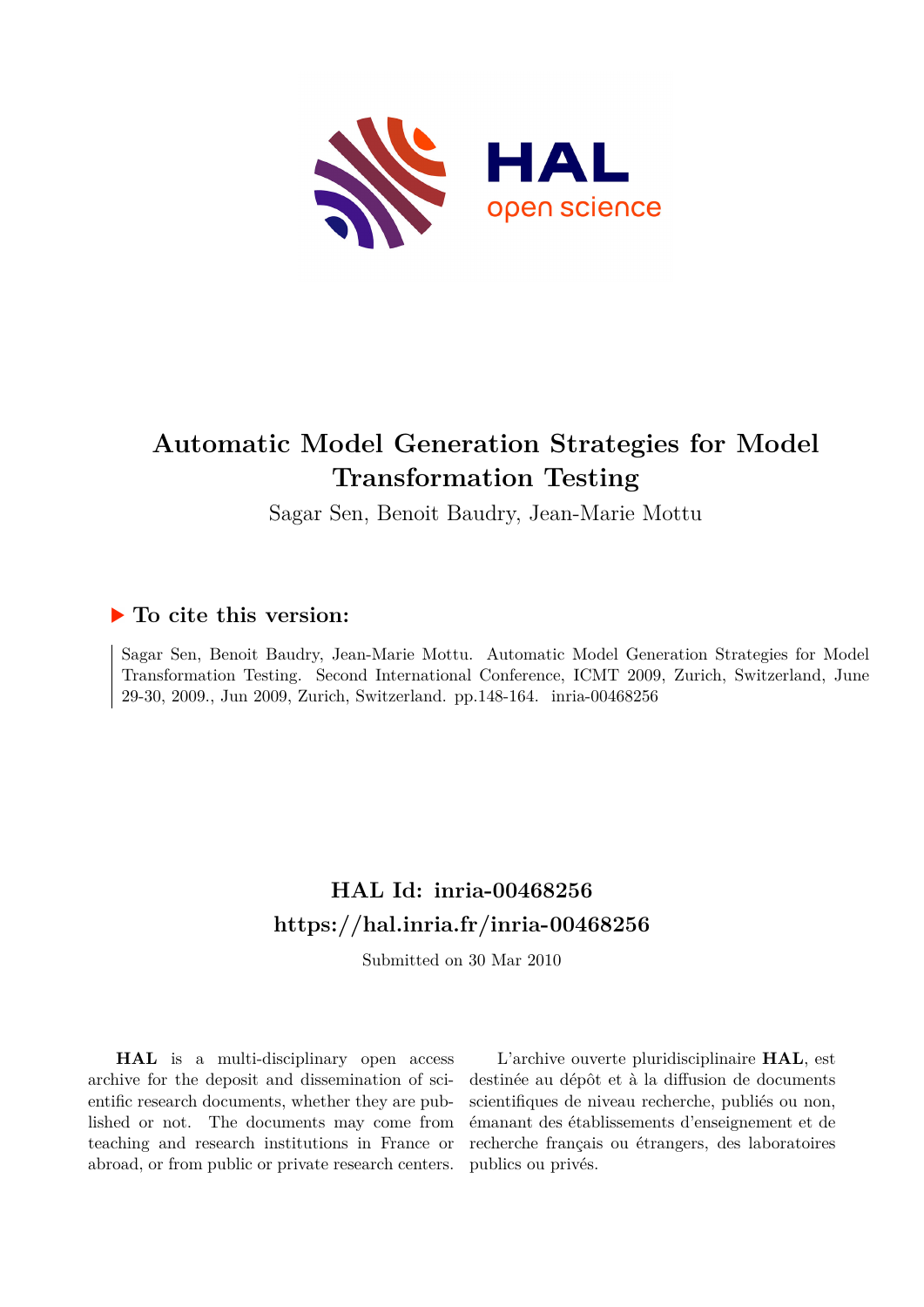## **Automatic Model Generation Strategies for Model Transformation Testing**

Sagar Sen<sup>1</sup>, Benoit Baudry<sup>1</sup>, and Jean-Marie Mottu<sup>1</sup>

INRIA, Centre Rennes - Bretagne Atlantique, Campus universitaire de beaulieu, Rennes Cedex 35000, France ssen, bbaudry, jmottu@irisa.fr

**Abstract.** Testing *model transformations* requires input models which are graphs of inter-connected objects that must conform to a meta-model and meta-constraints from heterogeneous sources such as well-formedness rules, transformation preconditions, and test strategies. Manually specifying such models is tedious since models must simultaneously conform to several meta-constraints. We propose automatic model generation via constraint satisfaction using our tool Cartier for model transformation testing. Due to the virtually infinite number of models in the input domain we compare strategies based on input domain partitioning to guide model generation. We qualify the effectiveness of these strategies by performing mutation analysis on the transformation using generated sets of models. The test sets obtained using partitioning strategies gives mutation scores of up to 87% vs. 72% in the case of unguided/random generation. These scores are based on analysis of 360 automatically generated test models for the representative transformation of UML class diagram models to RDBMS models.

## **1 Introduction**

Model transformations are core MDE components that automate important steps in software development such as refinement of an input model, re-factoring to improve maintainability or readability of the input model, aspect weaving, exogenous and endogenous transformations of models, and generation of code from models. Although there is wide spread development of model transformations in academia and industry there is mild progress in the domain of validating transformations. In this paper, we address the challenges in validating model transformations via *black-box testing*. We think that black-box testing is an effective approach to validating transformations due to the diversity of transformation languages based on graph rewriting [1], imperative execution (Kermeta [2]), and rule-based transformation (ATL [3]) that render language specific formal methods and white-box testing impractical.

In black-box testing of model transformations we require *test models* that can detect bugs in the model transformation. These models are graphs of inter-connected objects that must conform to a meta-model and satisfy meta-constraints such as wellformedness rules and transformation pre-conditions.

Automatic model generation based on constraint satisfaction is one approach to ensure that meta-constraints and test requirements are simultaneously satisfied by models. In previous work [4], we introduce a tool Cartier that transforms the input meta-model (in Eclipse Model Framework (EMF) standard [5]) of a model transformation and precondition (in a textual language such as OCL [6]) to a common constraint language Alloy. Cartier invokes Alloy to generate a Boolean CNF formula and solve it using a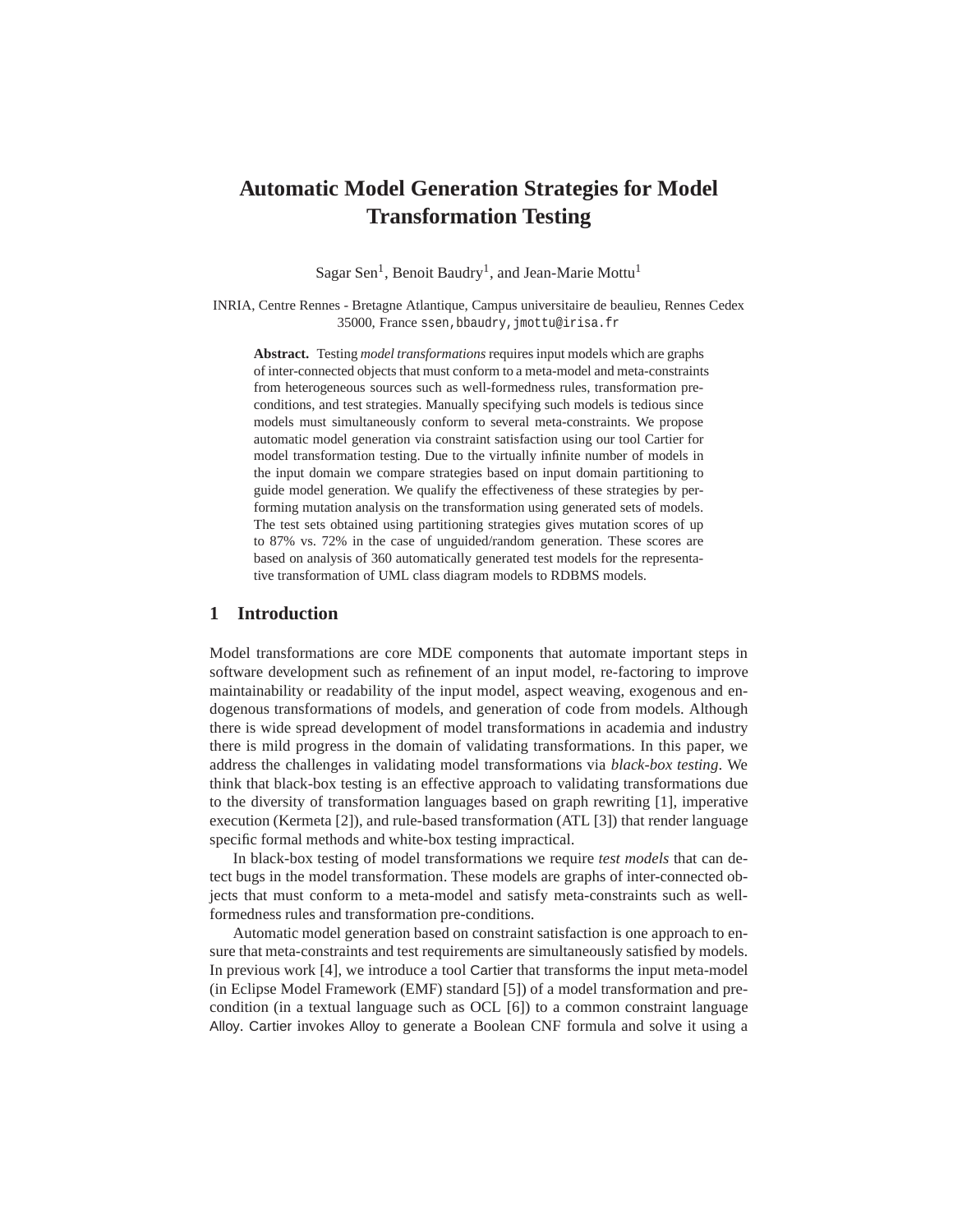SAT solver [7] to obtain solutions at a low-level of abstraction. Cartier transforms these solutions back to instances of the high-level input meta-model (as XMI instances of the EMF meta-model). However, most models generated using Cartier are only trivial as they are not guided by a strategy. One of the goals of our work is to compare transformation independent strategies to guide automatic test model generation in order to detect bugs.

In this paper we use Cartier to systematically generate finite sets of models from the space of virtually infinite input models using different test strategies. First, we generate sets of random models (we call this strategy random for convenience although random or pseudorandom models is still not a well-defined concept and is not the focus of this paper). We also generate sets of models guided by model fragments obtained from metamodel partitioning strategies presented in our previous work [8]. We compare strategies using mutation analysis of model transformations [9] [10]. Mutation analysis serves as a *test oracle* to determine the relatively adequacy of generated test sets. We do not use domain-specific post-conditions as oracles to determine the correctness of the output models. We use the representative model transformation of Unified Modelling Language Class Diagram (UMLCD) to Relational Database Management Systems (RDBMS) models called class2rdbms to illustrate our model generation approach and effectiveness of test strategies. The mutation scores show that input domain partitioning strategies guide model generation with considerably higher bug detection abilities (87%) compared to unguided generation (72%). Our results are based on 360 generated test models and about 50 hours of computation on a high-end server. We summarize our contributions as follows:

- **Contribution 1:** We use Cartier [4] to generate hundreds of valid models using different search strategies.
- **Contribution 2:** We use mutation analysis [10] to compare sets of generated models for their bug detecting effectiveness. We show that model sets generated using partitioning strategies, previously presented in our work [8], help detect more bugs than unguided generation.

The paper is organized as follows. In Section 2 we present the transformation testing problem and the case study. In Section 3 we describe our tool Cartier for automatic model generation, strategies for guiding model generation, and mutation analysis for model transformation testing. In Section 5 we present the experimental methodology, setup and results to compare model generation strategies. In Section 6 we present related work. We conclude in Section 7.

## **2 Problem Description**

We present the problem of black-box testing *model transformations*. A model transformation  $MT(I, O)$  is a program applied on a set of input models *I* to produce a set of output models *O* as illustrated in Figure 1. The set of all input models is specified by a meta-model *MM<sup>I</sup>* (UMLCD in Figure 2). The set of all output models is specified by meta-model *MMO*. The pre-condition of the model transformation *pre*(*MT* ) further constrains the input domain. A post-condition  $post(MT)$  limits the model transformation to producing a subset of all possible output models. The model transformation is developed based on a set of requirements *MTRequirements*.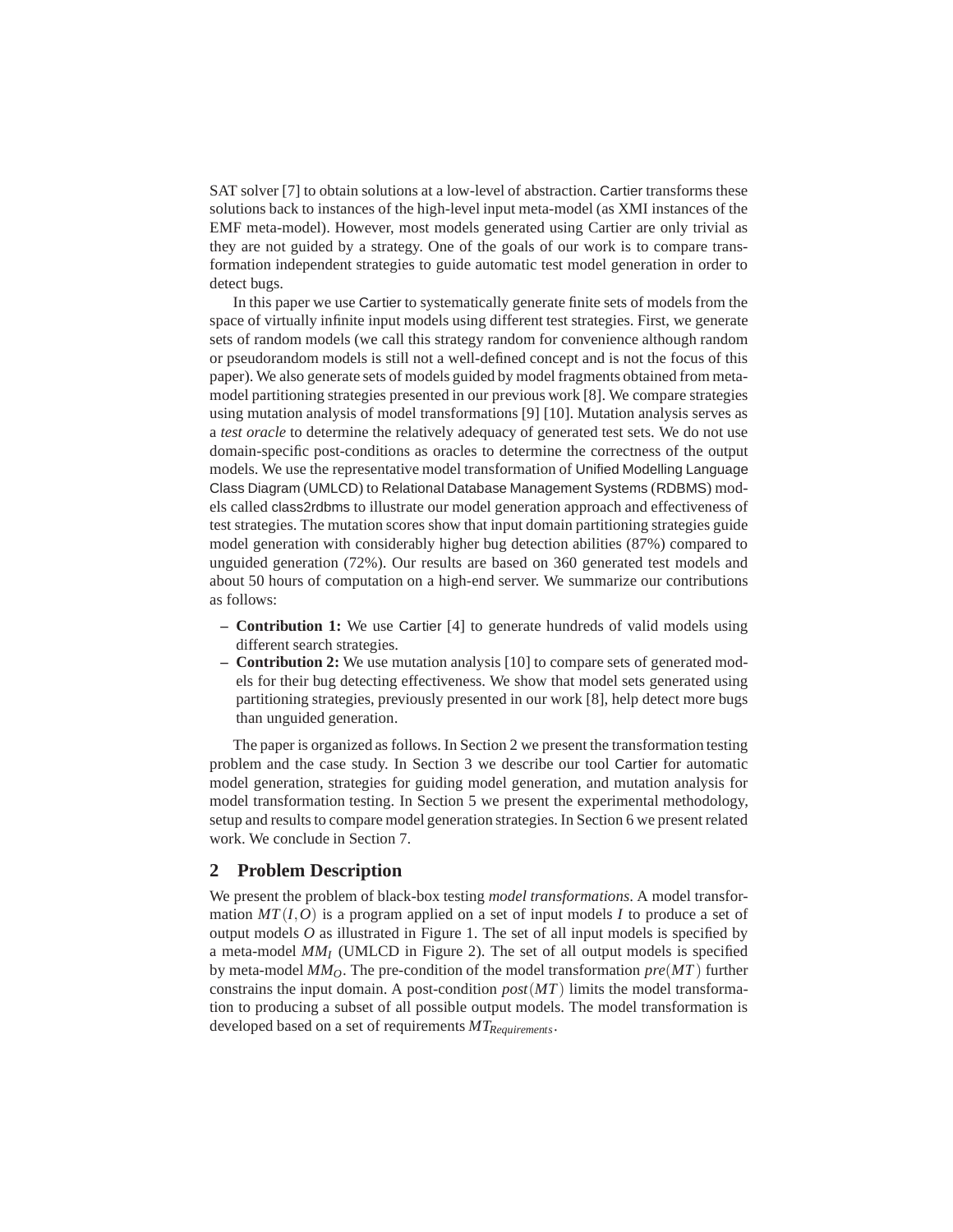

**Fig. 1.** A Model Transformation

Model generation for black-box testing involves finding valid input models we call *test models* from the set of all input models *I*. Test models must satisfy constraints that increase the trust in the quality of these models as test data and thus should increase their capabilities to detect bugs in the model transformation  $MT(I, O)$ . Bugs may also exist in the input meta-model and its invariants *MM<sup>I</sup>* or the transformation pre-condition *pre*(*MT*). However, in this paper we only focus on detecting bugs in a transformation.

#### **2.1 Transformation Case Study**

Our case study is the transformation from UML Class Diagram models to RDBMS models called class2rdbms. In this section we briefly describe class2rdbms and discuss why it is a representative transformation to validate test model generation strategies.

In black-box testing we need input models that conform to the input meta-model  $MM_I$  and transformation pre-condition  $pre(MT)$ . Therefore, we only discuss the  $MM_I$ and *pre*(*MT*) for class2rdbms and avoid discussion of the model transformation output domain. In Figure 2 we present the input meta-model for class2rdbms. The concepts and relationships in the input meta-model are stored as an Ecore model [5] (Figure 2 (a)). The invariants on the UMLCD Ecore model, expressed in Object Constraint Language (OCL) [6], are shown in Figure 2 (b). The Ecore model and the invariants together represent the input meta-model for class2rdbms. The OCL and Ecore are industry standards used to develop meta-models and specify different invariants on them. OCL is not a domain-specific language to specify invariants. However, it is designed to formally encode natural language requirements specifications independent of its domain. In [11] the authors present some limitations of OCL.

The input meta-model *MM<sup>I</sup>* gives an initial specification of the input domain. However, the model transformation itself has a pre-condition *pre*(*MT*) that test models need to satisfy to be correctly processed. Constraints in the pre-condition for class2rdbms include: (a) All Class objects must have at least one primary Attribute object (b) The type of an Attribute object can be a Class C, but finally the transitive closure of the type of Attribute objects of Class C must end with type PrimitiveDataType. In our case we approximate this recursive closure constraint by stating that Attribute object can be of type Class up to a depth of 3 and the 4th time it should have a type PrimitiveDataType. This is a finitization operation to avoid navigation in an infinite loop. (c) A Class object cannot have an Association and an Attribute object of the same name (d) There are no cycles between non-persistent Class objects.

We choose class2rdbms as our representative case study to validate input selection strategies. It serves as a sufficient case study for several reasons. The transformation is the benchmark proposed in the MTIP workshop at the MoDELS 2005 conference [12] to experiment and validate model transformation language features. The input domain meta-model of UML class diagram model covers all major meta-modelling concepts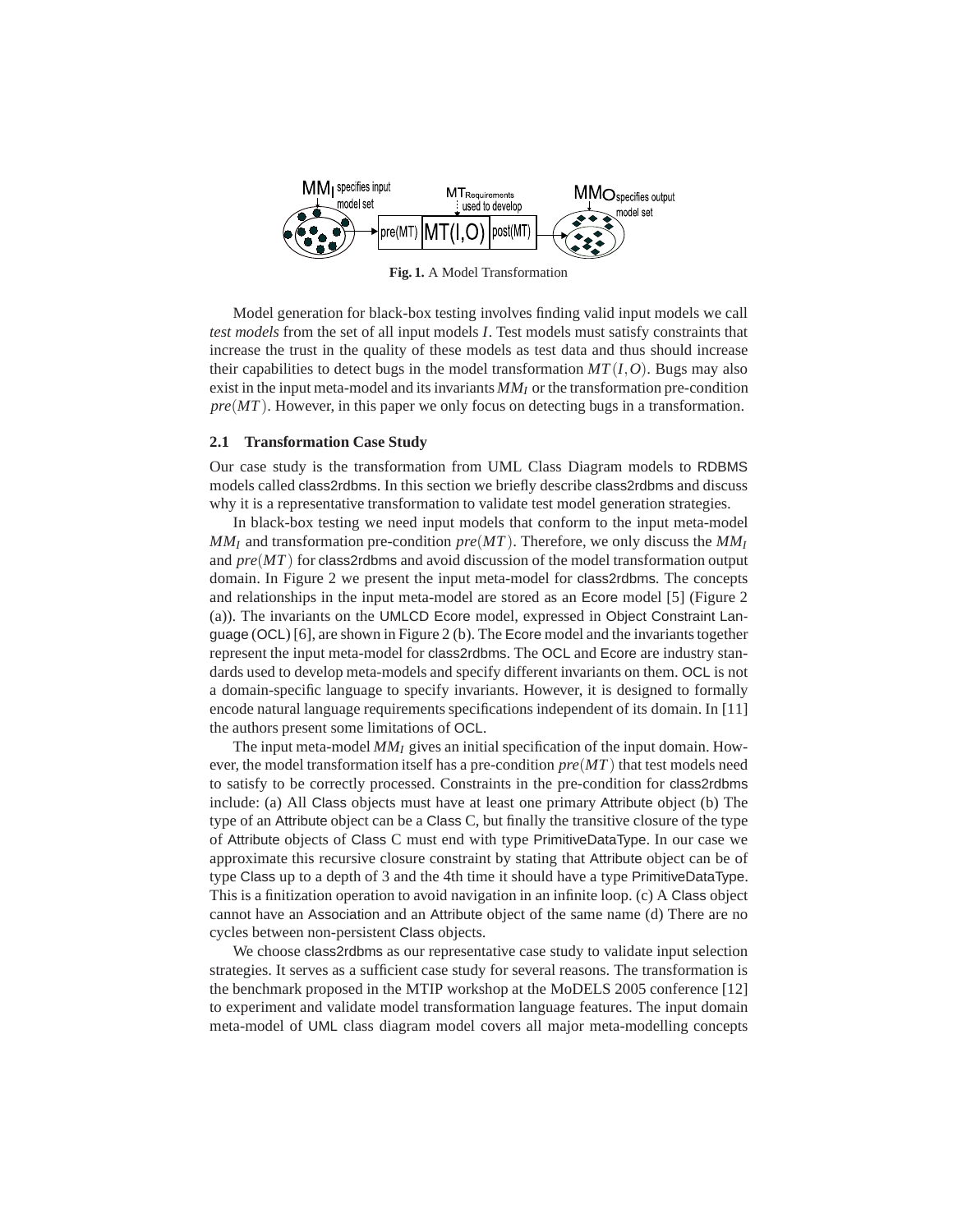

**Fig. 2.** (a) Simple UML Class Diagram Ecore Model (b) OCL constraints on the Ecore model

such as inheritance, composition, finite and infinite multiplicities. The constraints on the UML meta-model contain both first-order and higher-order constraints. There also exists a constraint to test transitive closure properties on the input model such as there must be no cyclic inheritance. The class2rdbms exercises most major model transformation operators such as navigation, creation, and filtering (described in more detail in [10]) enabling us to test essential model transformation features. Among the limitations the simple version of the UMLCD meta-model does not contain Integer and Float attributes. The number of classes in the simplified UMLCD meta-model is not very high when compared to the standard UML 2.0 specification. There are also no inter meta-model references and arbitrary containments in the simple meta-model.

Model generation is relatively fast but performing mutation analysis is extremly time consuming. Therefore, we perform mutation analysis on class2rdbms to qualify transformation and meta-model independent strategies for model synthesis. If these strategies prove to be useful in the case of class2rdbms then we recommend the use of these strategies to guide model synthesis in the input domain of other model transformations as an initial test generation step. For instance, in our experiments, we see that generation of a 15 class UMLCD models takes about 20 seconds and mutation analysis of a set of 20 such models takes about 3 hours on a multi-core high-end server. Generating thousands of models for different transformations takes about 10% of the time while performing mutation analysis takes most of the time.

## **3 Automatic Model Generation**

We use the tool Cartier previously introduced in our paper [4] to automatically generate models. We invoke Cartier to transform the input domain specification of a model transformation to a common constraint language Alloy. Then Cartier invokes the Alloy API to obtain Boolean CNF formulae [13], launch a SAT solver such as ZChaff [7] to generate models that conform to the input domain of a model transformation.

Cartier transforms a model transformation's input meta-model expressed in the Eclipse Modelling Framework [5] format called Ecore using the transformation rules presented in [4]. OCL constraints and natural language constraints on the input ecore meta-model are manually transformed to Alloy facts. These OCL constraints are used to express meta-model invariants and model transformation pre-conditions. We do not automate OCL to Alloy as there are several challenges posed by this transformation as discussed in [14]. We do not claim that all OCL constraints can be manually/automatically transformed to Alloy for our approach to be applicable in the most general case. OCL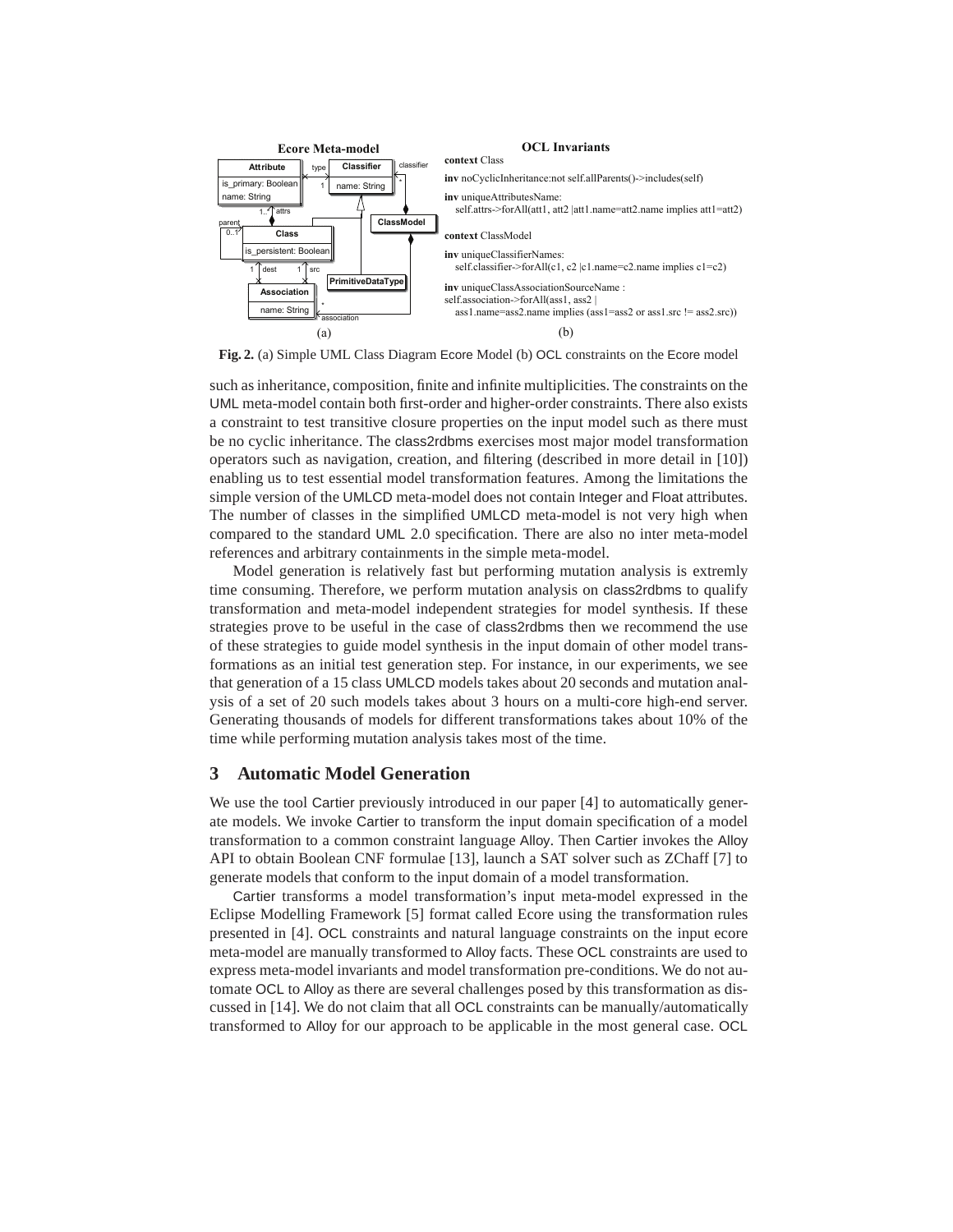and Alloy were designed with different goals. OCL is used mainly to query a model and check if certain invariants are satisfied. Alloy facts and predicates on the other hand enforce constraints on a model. This is in contrast with the side-effect free OCL. The core of Alloy is declarative and is based on first-order relational logic with quantifiers while OCL includes higher-order logic and has imperative constructs to call operations and messages making some parts of OCL more expressive. In our case study, we have been successful in transforming all meta-constraints on the UMLCD meta-model to Alloy from their original OCL specifications. Identifying a subset of OCL that can be automatically transformed to Alloy is an *open challenge*. As an example transformation consider the invariant for no cyclic inheritance in Figure 2(b). The constraint is specified as the following fact:

fact noCyclicInheritance {no c: Class | c in c.ˆparent}

The generated Alloy model for the the UMLCD meta-model is given in Appendix A. This Alloy model only describes the input domain of the transformation. Solving the facts and signatures in the model (see Section 3.2) results in *unguided and trivial solutions*. Are these trivial solution capable of detecting bugs? This is the question that is answered in Section 5. Are there better heuristics to generate test models? In the following sub-section we illustrate how one can guide model generation using strategies based on input domain partitioning.

#### **3.1 Strategies to Guide Model Generation**

Good strategies to guide automatic model generation are required to obtain test models that detect bugs in a model transformation. We define a strategy as a process that generates Alloy *predicates* which are constraints added to the Alloy model synthesized by Cartier as described in Section 3. This combined Alloy model is solved and the solutions are transformed to model instances of the input meta-model that satisfy the predicate. We present the following strategies to guide model generation:

- **Random/Unguided Strategy:** The basic form of model generation is unguided where only the Alloy model obtained from the meta-model and transformation is used to generate models. No extra knowledge is supplied to the solver in order to generate models. The strategy yields an empty Alloy predicate *pred random* {}.
- **Input-domain Partition based Strategies:** We guide generation of models using test criteria to combine *partitions* on domains of all properties of a meta-model (cardinality of references or domain of primitive types for attributes). A *partition* of a set of elements is a collection of *n* ranges *A*1,..., *A<sup>n</sup>* such that *A*1, ..., *A<sup>n</sup>* do not overlap and the union of all subsets forms the initial set. These subsets are called *ranges*. We use partitions of the input domain since the number of models in the domain are infinitely many. Using partitions of the properties of a meta-model we define two test criteria that are based on different strategies for combining partitions of properties. Each criterion defines a set of *model fragments* for an input metamodel. These fragments are transformed to predicates on meta-model properties by Cartier. For a set of test models to cover the input domain at least one model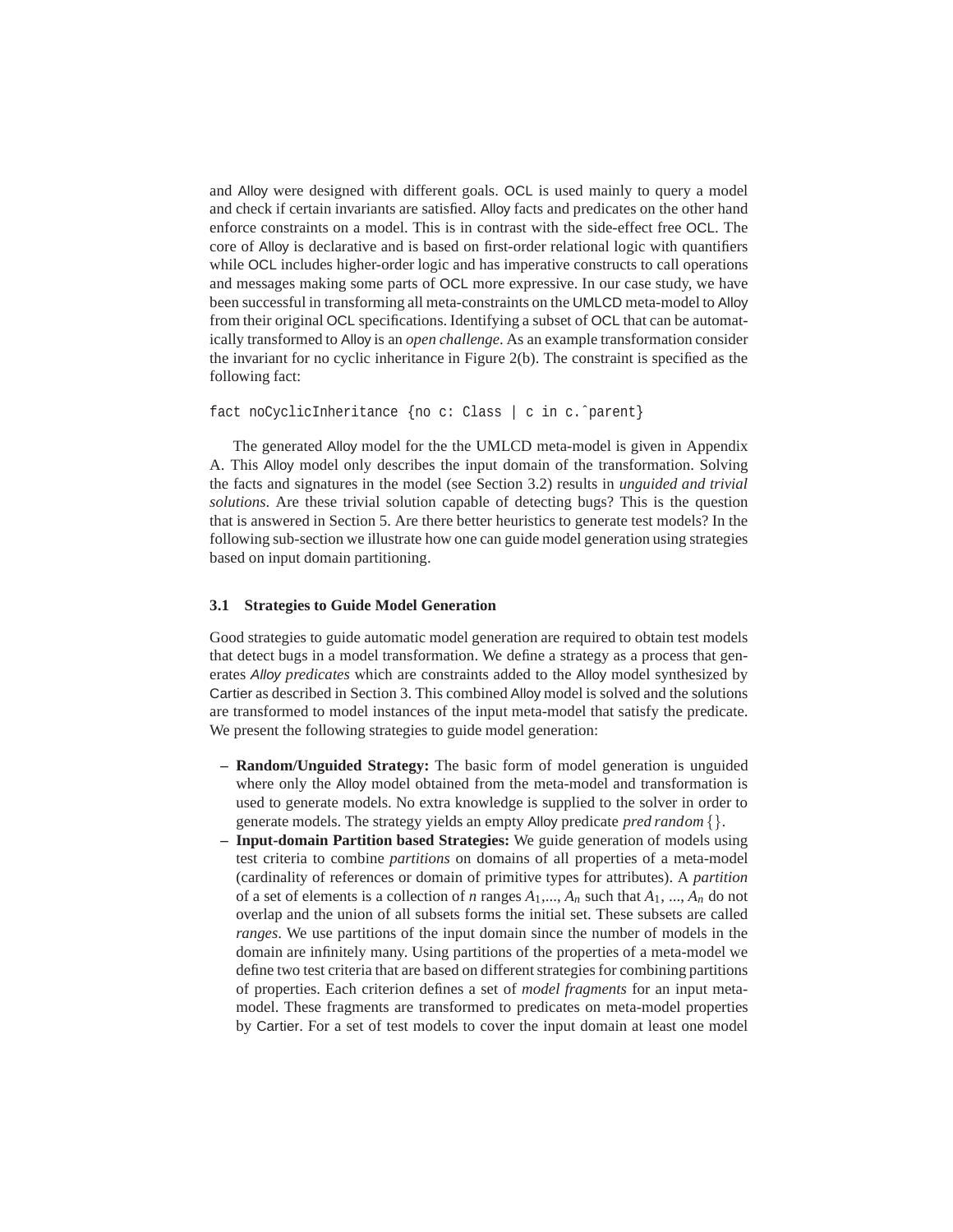in the set must cover each of these model fragments. We generate model fragment predicates using the following test criteria to combine partitions (cartesian product of partitions):

- **AllRanges Criteria:** AllRanges specifies that each range in the partition of each property must be covered by at least one test model.
- **AllPartitions Criteria:** AllPartitions specifies that the whole partition of each property must be covered by at least one test model.

The notion of test criteria to generate model fragments was initially proposed in our paper [8]. The accompanying tool called Meta-model Coverage Checker (MMCC) [8] generates model fragments using different test criteria taking any meta-model as input. Then, the tool automatically computes the coverage of a set of test models according to the generated model fragments. If some fragments are not covered, then the set of test models should be improved in order to reach a better coverage.

In this paper, we use the model fragments generated by MMCC for the UMLCD Ecore model (Figure 2). We use the criteria AllRanges and AllPartitions. For example, in Table 1, *mfAllRanges1* and *mfAllRanges2* are model fragments generated by Cartier using MMCC [8] for the *name* property of a classifier object. The *mfAllRanges1* states that there must be at least one classifier object with an empty name while *mfAllRanges2* states that there must be at least one classifier object with a non-empty name. These values for name are the ranges for the property. The model fragments chosen using AllRanges *mfAllRanges1* and *mfAllRanges2* define two partitions *partition1* and *partition2*. The model fragment *mfAllPartitions1* chosen using AllPartitions defines both *partition1* and *partition2*.

| <b>Model-Fragment</b> | <b>Description</b>                                                             |
|-----------------------|--------------------------------------------------------------------------------|
| mfAllRanges1          | A Classifier $c \mid c.name = "$                                               |
| mfAllRanges2          | A Classifier c   c.name! = ""                                                  |
| mfAllRanges3          | A Class c   c.is_persistent = $True$                                           |
| mfAllRanges4          | A Class c   c.is_persistent = False                                            |
| mfAllRanges5          | A Class $c \mid \#c.parent = 0$                                                |
| mfAllRanges6          | A Class $c \mid \#c.parent = 1$                                                |
| mfAllRanges7          | A Class $c \mid \#c. \mathit{attrs} = 1$                                       |
| mfAllRanges8          | A Class $c \mid \#c. \text{attr} s > 1$                                        |
| mfAllRanges9          | An Attribute $a \mid a.is\_primary = True$                                     |
| mfAllRanges10         | An Attribute a $ $ a.name = ""                                                 |
| mfAllRanges11         | An Attribute $a \mid a.name! = "$                                              |
| mfAllRanges12         | An Attribute $a \mid \#a.type = 1$                                             |
| mfAllRanges13         | An Association as $ $ as name = ""                                             |
| mfAllRanges14         | An Association as $ $ #as.dest = 0                                             |
| mfAllRanges15         | An Association as $ $ #as.dest = 1                                             |
| mfAllPartitions1      | Classifiers c1, c2   c1.name = "" and c2.name! = ""                            |
| mfAllPartitions2      | Classes c1, c2   c1.is persistent = True and c2.is persistent = False          |
| mfAllPartitions3      | Classes c1, c2   #c1. parent = 0 and #c2. parent = 1                           |
| mfAllPartitions4      | Attributes $a1$ , $a2 \mid a1$ .is_primary = True and $a2$ .is_primary = False |
| mfAllPartitions5      | Associations $as1, as2   as1.name = "$ and $as2.name != "$                     |

**Table 1.** Consistent Model Fragments Generated using AllRanges and AllPartitions Strategies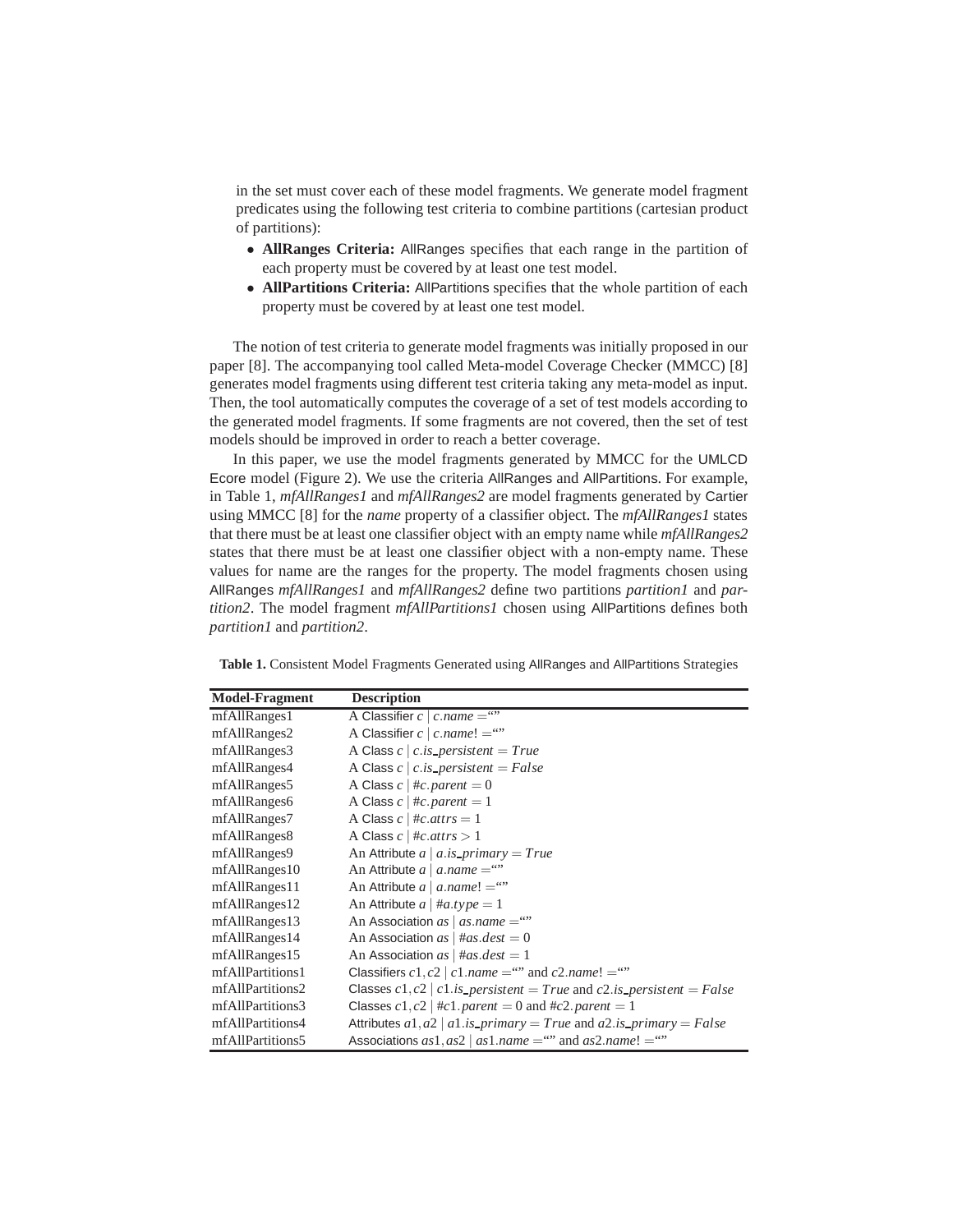These model fragments are transformed to Alloy predicates by Cartier. For instance, model fragment mfAllRanges7 is transformed to the predicate :

```
pred mfAllRanges7(){some c:Class|#c.attrs=1}
```
As mentioned in our previous paper [8] if a test set contains models where all model fragments are contained in at least one model then we say that the input domain is completely covered. However, these model fragments are generated considering only the concepts and relationships in the Ecore model and they do not take into account the constraints on the Ecore model. Therefore, not all model fragments are consistent with the input meta-model because the generated models that contain these model fragments do not satisfy the constraints on the meta-model. Cartier invokes the Alloy Analyzer [15] to automatically check if a model containing a model fragment and satisfying the input domain can be synthesized for a general scope of number of objects. This allows us to *detect inconsistent model fragments*. For example, the following predicate, mfAll-Ranges7a, is the Alloy representation of a model fragment specifying that some Class object does not have any Attribute object. Cartier calls the Alloy API to execute the run statement for the predicate mfAllRanges7a along with the base Alloy model to create a model that contains up to 30 objects per class/concept/signature:

```
pred mfAllRange7a(){some c:Class|#c.attrs=0}
run mfAllRanges7 for 30
```
The Alloy analyzer yields a *no solution* to the run statement indicating that the model fragment is not consistent with the input domain specification. This is because no model can be created with this model fragment that also satisfies an input domain constraint that states that every Class must have at least one Attribute object:

sig Class extends Classifier{..attrs : some Attribute..}

, where *some* indicates 1..\*. However, if a model solution can be found using Alloy we call it a *consistent model fragment*. MMCC generates a total of 15 consistent model fragments using AllRanges and 5 model fragments using the AllPartitions strategy, as shown in Table 1.

## **3.2 Model Generation by Solving Alloy Model**

Given the base Alloy model with signatures, facts and predicates from model fragments (see A) Cartier synthesizes Alloy run commands. Cartier synthesizes a run command for a given scope or based on exact number of objects per class/signature. A scope is the maximum number of objects/atoms per signature. Scope can be specified for individual signatures or the same scope can apply to all signatures. Executing the following run command in Alloy attempts to generates a model that conforms to the input domain and satisfies the model fragment called mfAllRanges1.

```
run mfAllRanges1 for 20
```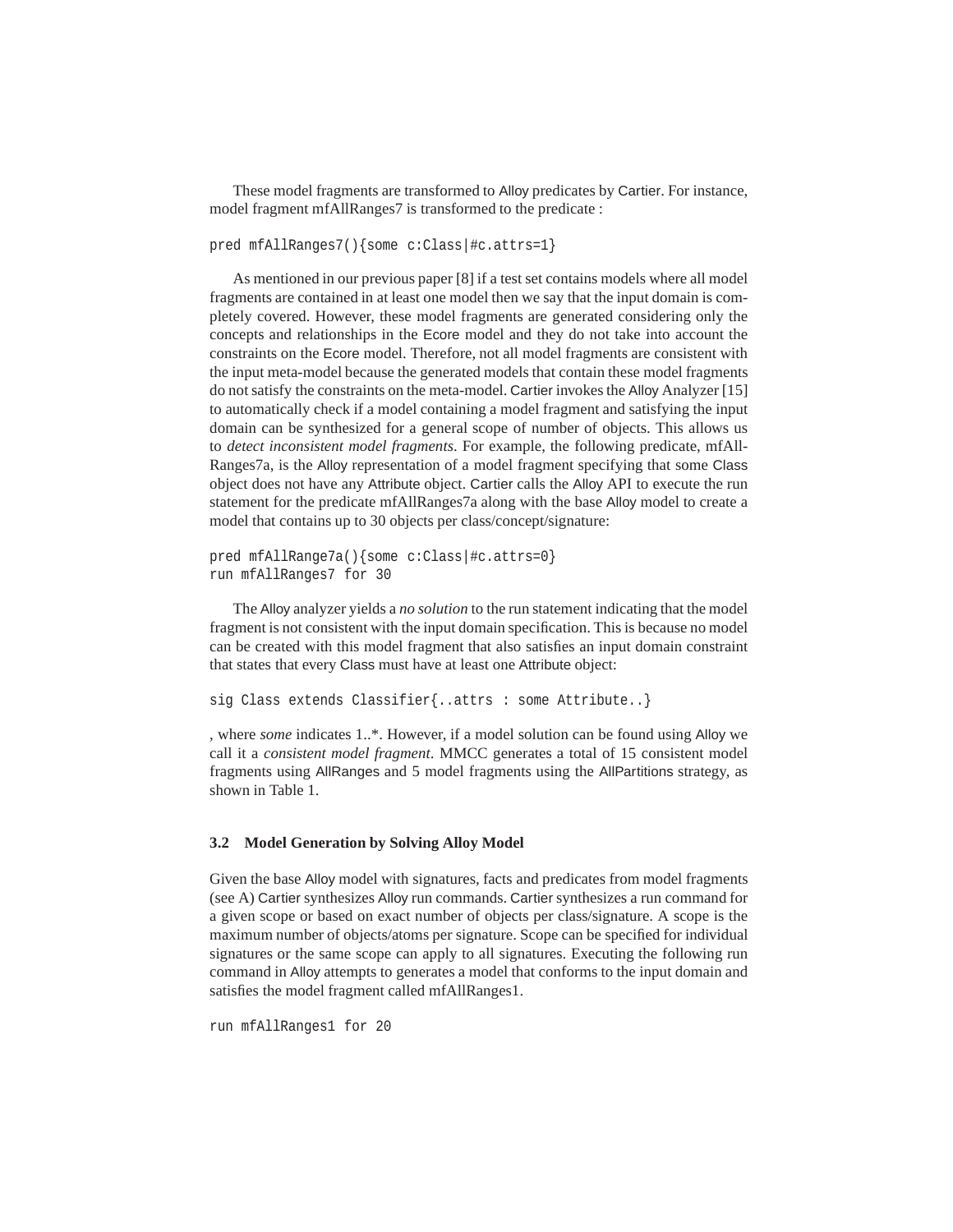Cartier invokes a SAT solver using the Alloy API to incrementally increase the scope unto 20 and see if one or more solutions can be found. If solutions can be found we transform the low-level Alloy XML output to XMI that can be read by Ecore based model transformations or editors. On the other hand, we can also specify the correct number of atoms/objects per signature as shown below.

run mfAllRanges1 for for 1 ClassModel,5 int, exactly 5 Class, exactly 25 Attribute, exactly 4 PrimitiveDataType,exactly 5 Association

## **4 Qualifying Models: Mutation Analysis for Model Transformation Testing**

We generate sets of test models using different strategies and qualify these sets via mutation analysis [9]. Mutation analysis involves creating a set of faulty versions or *mutants* of a program. A test set must distinguish the program output from all the output of its mutants. In practice, faults are modelled as a set of mutation operators where each operator represents a class of faults. A mutation operator is applied to the program under test to create each mutant. A mutant is killed when at least one test model detects the pre-injected fault. It is detected when program output and mutant output are different. A test set is relatively adequate if it kills all mutants of the original program. A mutation score is associated to the test set to measure its effectiveness in terms of percentage of the killed/revealed mutants.

We use the mutation analysis operators for model transformations presented in our previous work [10]. These mutation operators are based on three abstract operations linked to the basic treatments in a model transformation: the navigation of the models through the relations between the classes, the filtering of collections of objects, the creation and the modification of the elements of the output model. Using this basis we define several mutation operators that inject faults in model transformations:

**Relation to the same class change (RSCC):** The navigation of one association toward a class is replaced with the navigation of another association to the same class.

**Relation to another class change (ROCC):** The navigation of an association toward a class is replaced with the navigation of another association to another class.

**Relation sequence modification with deletion (RSMD):** This operator removes the last step off from a navigation which successively navigates several relations.

**Relation sequence modification with addition (RSMA):** This operator does the opposite of RSMD, adding the navigation of a relation to an existing navigation.

**Collection filtering change with perturbation (CFCP):** The filtering criterion, which could be on a property or the type of the classes filtered, is disturbed.

**Collection filtering change with deletion (CFCD):** This operator deletes a filter on a collection; the mutant operation returns the collection it was supposed to filter.

**Collection filtering change with addition (CFCA):** This operator does the opposite of CFCD. It uses a collection and processes an additional filtering on it.

**Class compatible creation replacement (CCCR):** The creation of an object is replaced by the creation of an instance of another class of the same inheritance tree.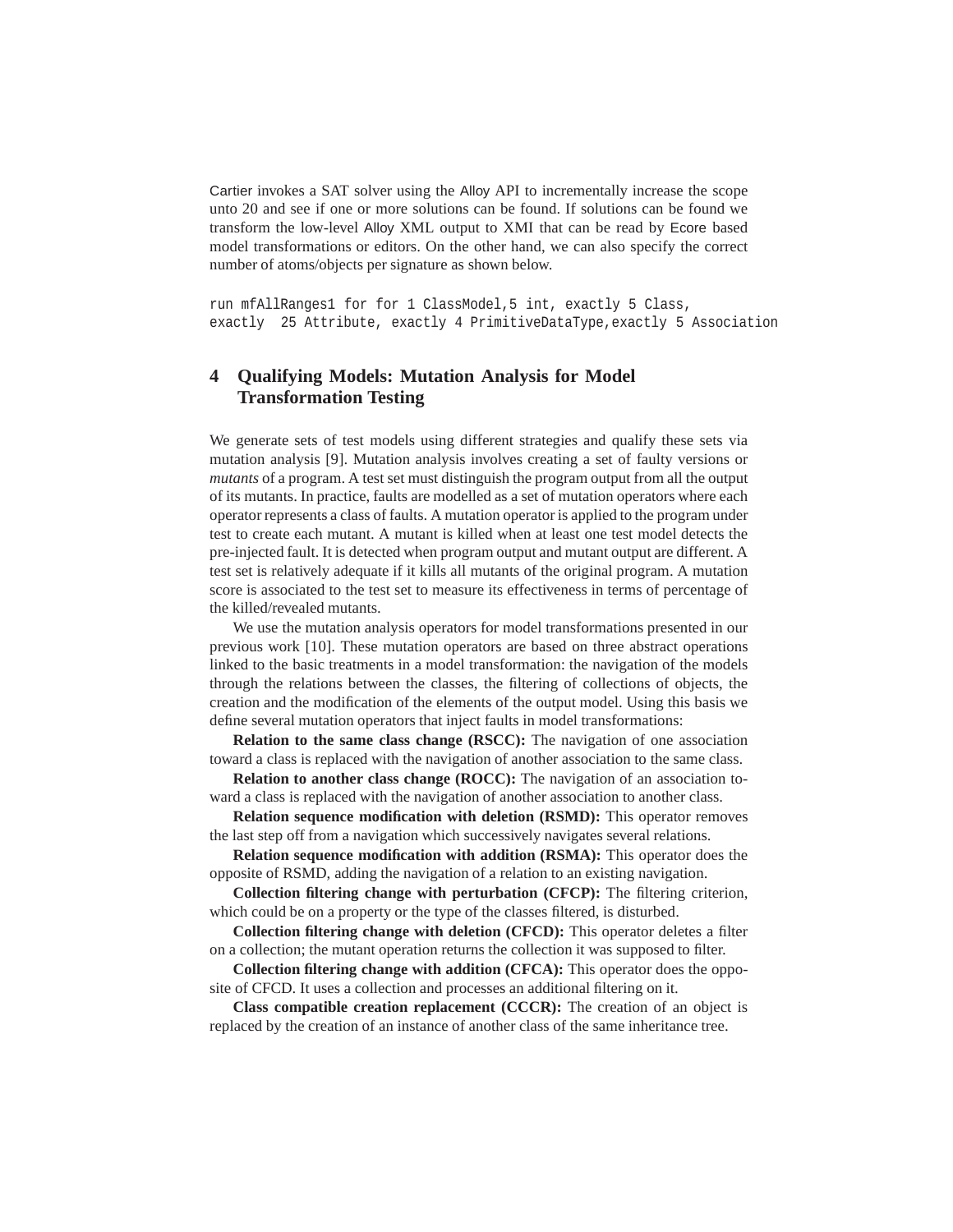**Table 2.** Repartition of the UMLCD2RDBMS mutants depending on the mutation operator applied

| Mutation Operator CFCA CFCD CFCP CACD CACA RSMA RSMD ROCC RSCC Total |  |  |  |  |     |
|----------------------------------------------------------------------|--|--|--|--|-----|
| <b>Number of Mutants 19</b>                                          |  |  |  |  | 200 |

**Classes association creation deletion (CACD):** This operator deletes the creation of an association between two instances.

**Classes association creation addition (CACA):** This operator adds a useless creation of a relation between two instances.

Using these operators, we produced two hundred mutants from the class2rdbms model transformation with the repartition indicated in Table 2.

In general, not all mutants injected become faults as some of them are equivalent and can never be detected. The controlled experiments presented in this paper uses mutants presented in our previous work [10]. We have clearly identified faults and equivalent mutants to study the effect of our generated test models.

## **5 Empirical Comparison of Generation Strategies**

#### **5.1 Experimental Methodology**

We illustrate the methodology to qualify test generation strategies in Figure 3. The methodology flows is: (1) The inputs to Cartier are an Ecore meta-model, Alloy facts on the Ecore model, Alloy predicates for transformation pre-condition and experimental design parameters (such as factor levels, discussed shortly) (2) Cartier generates an Alloy model from the Ecore using rules in [4]. The input facts and predicates are inserted into the Alloy model. MMCC uses the Ecore to generate model fragments which Cartier transforms to Alloy predicates which are inserted into to the Alloy model. Cartier uses experiment design parameters to generate run commands and inserts them into the Alloy model. These aspects are inserted in the sequence: signatures, facts, predicate, and run commands (3) Cartier invokes the Alloy API to execute each run command (4) Cartier invokes run commands that uses the KodKod engine [13] in Alloy to transform the Alloy



**Fig. 3.** Experimental Methodology to Qualify Automatic Model Generation Strategies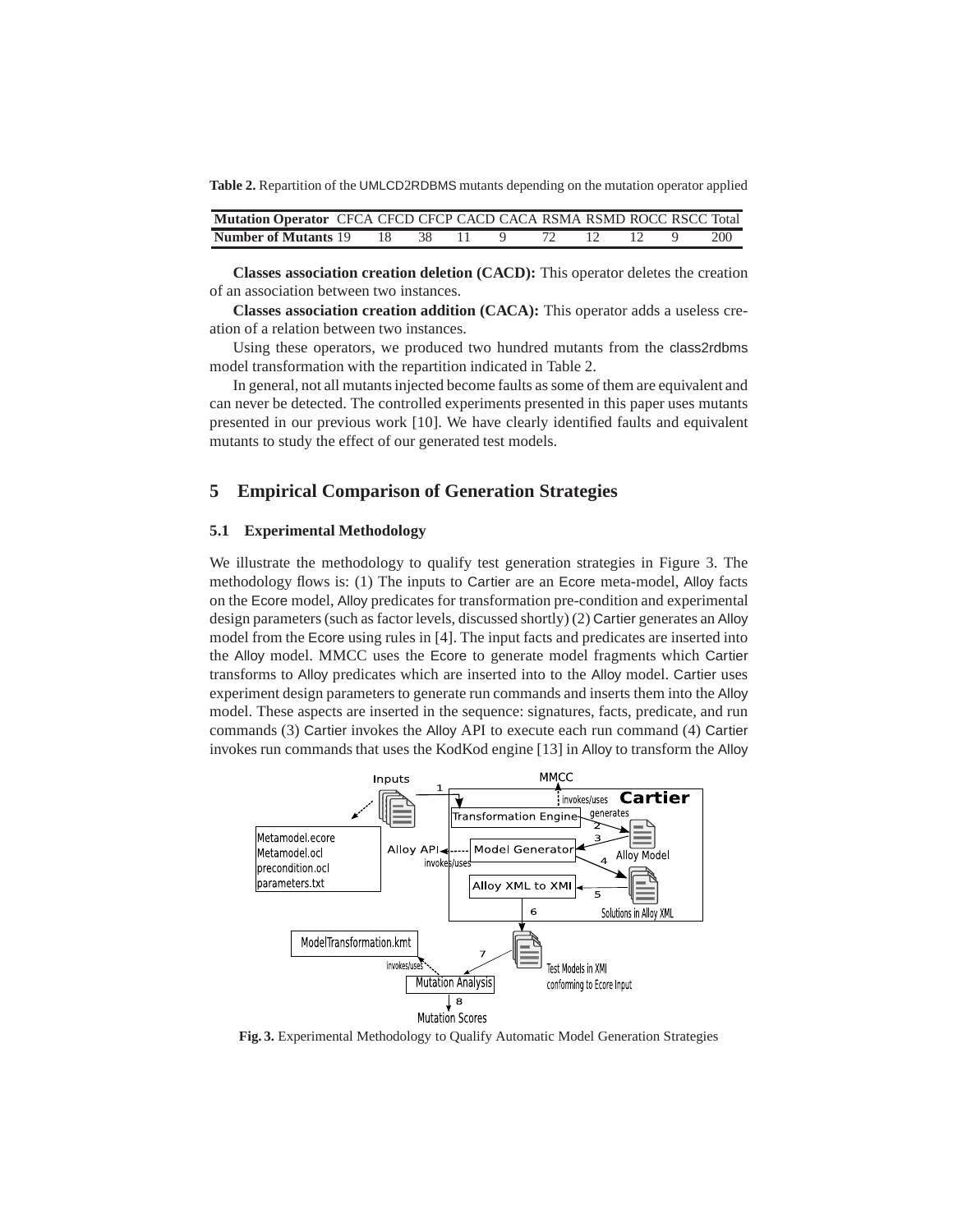**Table 3.** Factors and their Levels for AllRanges and AllPartitions Test Sets

**Table 4.** Factor Levels for Random Pool of 200 Test Models

| <b>Factors</b>            | Sets: 1 2 3 4 5 6 7 8 |  |  |                         |             |                         | <b>Factors</b>             | <b>Levels</b>     |
|---------------------------|-----------------------|--|--|-------------------------|-------------|-------------------------|----------------------------|-------------------|
| #ClassModel               |                       |  |  |                         | $1 \t1 \t1$ |                         | #ClassModel                |                   |
| $\#Class$                 |                       |  |  |                         |             | 5 5 15 15 5 15 5 15     | $\#Class$                  | 5, 10, 15, 20, 25 |
| #Association              |                       |  |  |                         |             | 5 15 5 15 5 5 15 15     | #Association               | 5, 10, 15, 20, 25 |
| #Attribute                |                       |  |  |                         |             | 25 25 25 25 30 30 30 30 | #Attribute                 | 25,30,35,40       |
| #PrimitiveDataType        |                       |  |  | 4 4 4 4 4 4 4 4         |             |                         | #Primitive                 | 3.4               |
| <b>Bit-width Integer</b>  |                       |  |  | 5 5 5 5 5 5 5 5 5       |             |                         | <b>DataType</b>            |                   |
| #Models/Set AllRanges     |                       |  |  | 15 15 15 15 15 15 15 15 |             |                         | <b>Bit-width Integer 5</b> |                   |
| #Models/Set AllPartitions |                       |  |  | 5555555                 |             |                         |                            |                   |

model to Boolean CNF, followed by invocation of a SAT solver such as ZChaff [7] to solve the CNF and generate solutions in Alloy XML (5,6) Cartier transforms Alloy XML instances to XMI using the input Ecore meta-model (7) We obtain XMI models in different sets for different strategies. Mutation analysis is performed on each of these sets with respect to a model transformation to give a mutation score for each set (8) We represent the mutation scores in a box-whisker diagram to compare and qualify strategies.

#### **5.2 Experimental Setup and Execution**

We use the methodology in Section 5.1 to compare model fragment driven test generation with unguided/random test model generation. We consider two test criteria for generating model fragments from the input meta-model: AllRanges and AllPartitions. We compare test sets generated using AllRanges and AllPartitions with randomly generated test sets containing an equal number of models. We use experimental design [16] to consider the effect of different factors involved in model generation. We consider the exact number of objects for each class in the input meta-model as factors for experimental design. The AllRanges criteria on the UMLCD meta-model gives 15 consistent model fragments (see Table 1). We have 15 models in a set, where each model satisfies one different model fragment. We synthesize 8 sets of 15 models using different levels for factors as shown in Table 3 (see rows 1,2,3,4,5,6). The total number of models in these 8 sets is 120. The AllPartitions criteria gives 5 consistent model fragments. We have 5 test models in a set, where each model satisfies a different model fragment. We synthesize 8 sets of 5 models using factor levels shown in Table 3. The levels for factors for AllRanges and AllPartitions are the same. Total number of models in the 8 sets is 40. The selection of these factors at the moment is not based on a problem-independent strategy. They are chosen based on the capacity of the solver in obtaining a model with 100 to 200 objects for our case study in a reasonable amount of time.

We create random/unguided models as a reference to qualify the efficiency of different strategies. We generate a pool of 200 unguided/random test models. We select this pool of test models using all the unique combinations of factor levels shown in the Table 4. We then randomly select 15 models at a time from this pool to create 8 sets of random models. We use these sets to compare mutation scores of 8 sets we obtain for the AllRanges strategy. Similarly, we randomly select 5 models at a time from the pool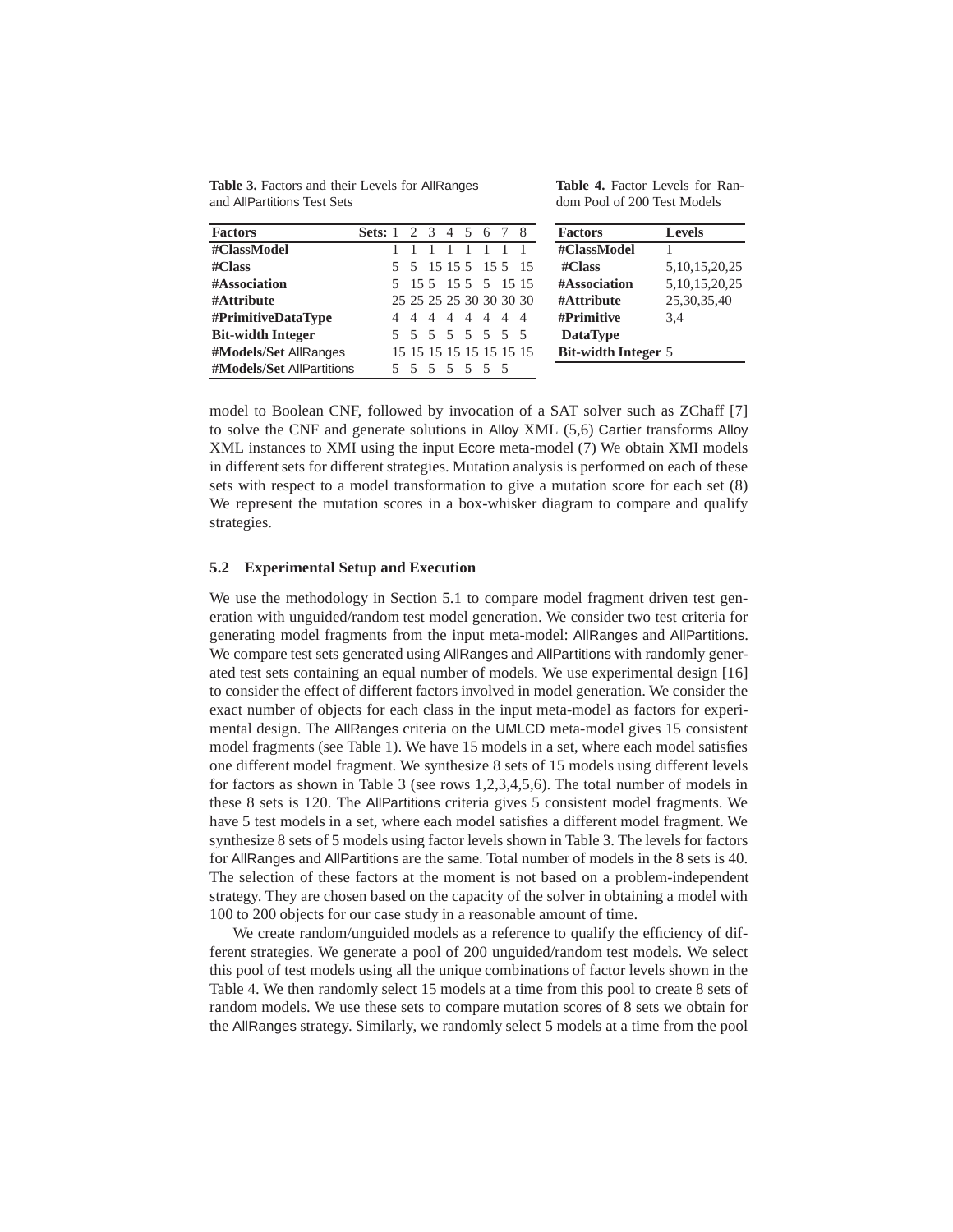**Table 5.** Mutation Scores in Percentage for All Test Model Sets

| Set                                                                           | $2 \quad 3 \quad 4 \quad 5$ |  | 6 |  |
|-------------------------------------------------------------------------------|-----------------------------|--|---|--|
| Random 15 models/set in 8 sets 72.6 70.61 69 71.64 72.68 72.16 69 69          |                             |  |   |  |
| AllRanges 15 models/set in 8 sets 65.9 85.5 86.6 81.95 67.5 80.9 87.1 76.8    |                             |  |   |  |
| Random 5 models/set in 8 sets 61.85 65.9 65.9 55.67 68.55 63.4 56.7 68.0      |                             |  |   |  |
| AllPartitions 5 models/set in 8 sets 78.3 84.53 87.6 81.44 72.68 86.0 84 79.9 |                             |  |   |  |

of 200 random models to create 8 sets of random models for comparison against the AllPartitions sets. The factor levels for random models as shown in Table 4. The levels range from very small to large levels covering a larger portion of the input domain in terms of model size allowing us to compare model fragments based test models against random test models of varying sizes.

To summarize, we generate 360 models using an Intel(R)  $\text{Core}^{TM}$  2 Duo processor with 4GB of RAM. We perform mutation analysis of these sets to obtain mutation scores. The total computation time for the experiments which includes model generation and mutation analysis is about 50 hours. We discuss the results of mutation analysis in the following section.

#### **5.3 Results and Discussion**

Mutation scores for AllRanges test sets are shown in Table 5 (row 2). Mutation scores for test sets obtained using AllPartitions are shown in Table 5 (row 4). We discuss the effects of the influencing factors on the mutation score:

- **–** The number of Class objects and Association objects has a strong correlation with the mutation score. There is an increase in mutation score with the level of these factors. This is true for sets from random and model fragments based strategies. For instance, the lowest mutation score using AllRanges is 65.9 %. This corresponds to set 1 where the factor levels are 1,5,5,25,4,5 (see Column for set 1 in Table 3) and highest mutation scores are 86.6 and 87.1% where the factor levels are 1,15,5,25,4,5 and 1,5,15,25,4,5 respectively (see Columns for set 3 and set 7 in Table 3).
- **–** We observe a strong correlation of the mutation score with the number of Class and Association objects due to the nature of the injected mutation operators. The creational, navigational, and filtering mutation operators injected in the model transformation are killed by input test models using a large number of Class and Association objects. However, we see that random models with both large and small number of Class and Association objects are not able to have a mutation score above 72%. There is a clear need for more knowledge to improve this mutation score.
- **–** We observe that AllPartitions test sets containing only 5 models/set gives a score of maximum 87.1%. The AllPartitions strategy provides useful knowledge to improve efficiency of test models.

We random test sets with model fragment guided sets in the *box-whisker* diagram shown in Figure 4. The box whisker diagram is useful to visualize groups of numerical data such as mutation scores for test sets. Each box in the diagram is divided into lower quartile (25%), median, upper quartile (75% and above), and largest observation and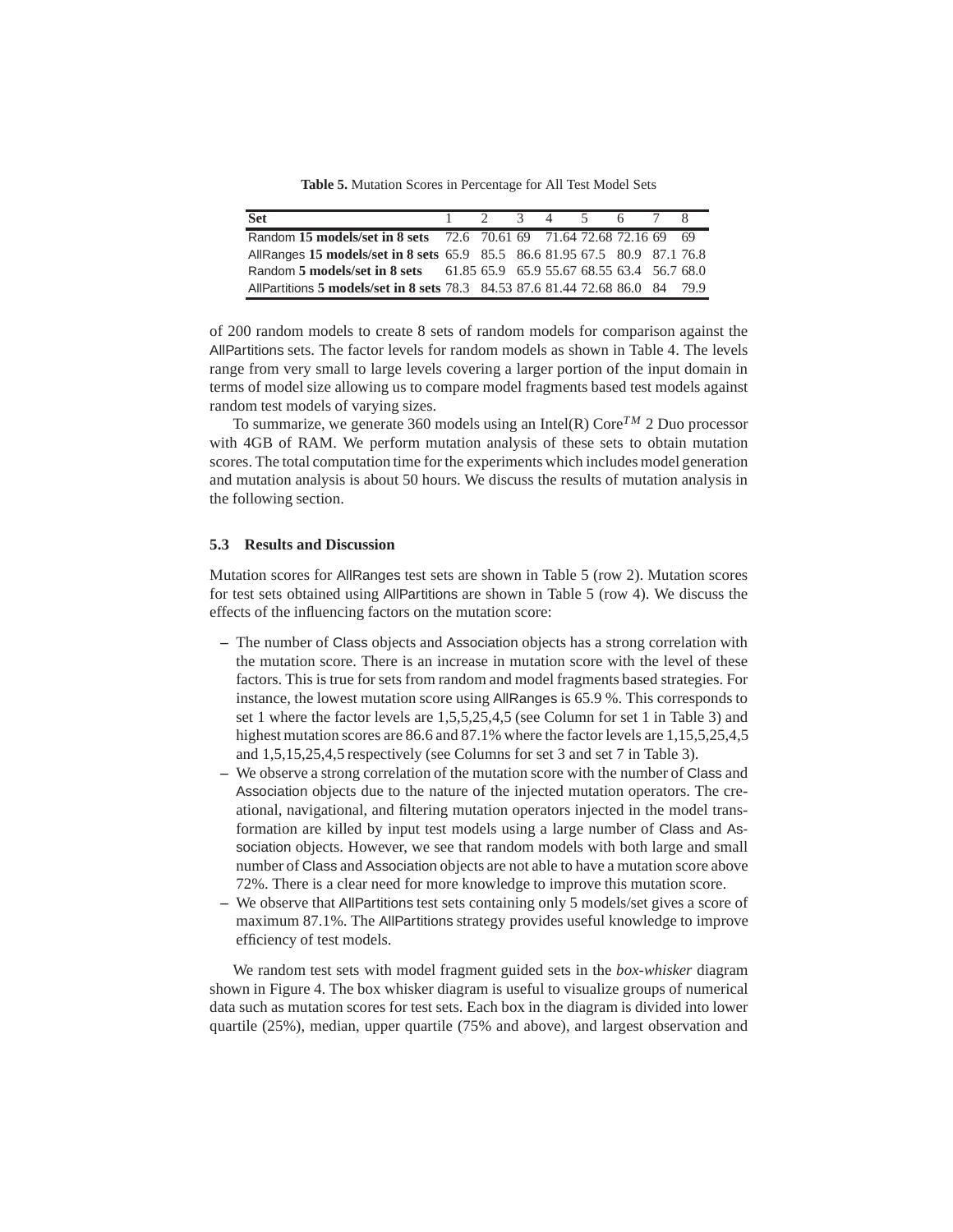

**Fig. 4.** Box-whisker Diagram to Compare Automatic Model Generation Strategies

contains statistically significant values. A box may also indicate which observations, if any, might be considered outliers or whiskers. In the box whisker diagram of Figure 4 we shown 4 boxes with whiskers for random sets and sets for AllRanges and AllPartitions. The X-axis of this plot represents the strategy used to select sets of test models and the Y-axis represents the mutation score for the sets.

We make the following observations from the box-whisker diagram:

- **–** Both the boxes of AllRanges and AllPartitions represent mutation scores higher than corresponding random sets although the random sets were selected using models of larger size.
- **–** The high median mutation scores for strategies AllRanges 81% and AllPartitions 82.7% indicate that both these strategies return consistently good test sets. The median for AllPartitions 82.72% is highest among all sets.
- **–** The small size of the box for AllPartitions compared to the AllRanges box indicates its relative convergence to good sets of test models.
- **–** The small set of 5 models/set using AllPartitions gives mutations scores equal or greater than 15 models/set using AllRanges. This implies that it is a more efficient strategy for test model selection. The main consequence is a reduced effort to write corresponding *test oracles* [17] with 5 models compared to 15 models.

The freely and automatically obtained knowledge from the input meta-model using the MMCC algorithm shows that AllRanges and AllPartitions are successful strategies to guide test generation. They have higher mutation scores with the same sources of knowledge used to generate random test sets. A manual analysis of the test models reveals that injection of inheritance via the parent relation in model fragments results in higher mutation scores. Most randomly generated models do not contain inheritance relationships as it is not imposed by the meta-model.

What about the 12% of the mutants that remain alive given that the highest mutation score is 87.6%? We note by an analysis of the live mutants that they are the same for both AllRanges and AllPartitions. There remain 25 live mutants in a total of 200 injected mutants (with 6 equivalent mutants). In the median case the AllRanges strategy gives a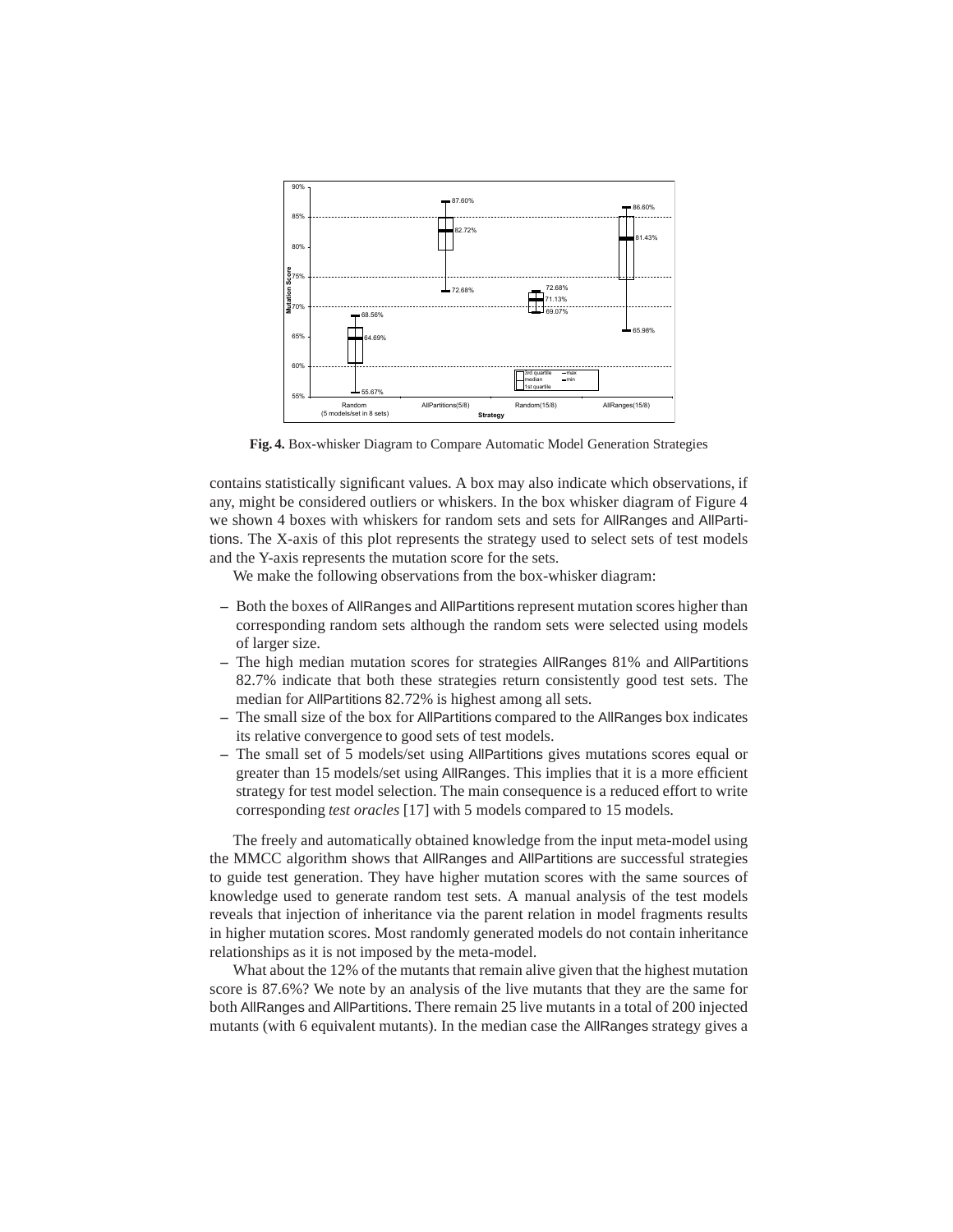mutation score of 81.43% and while AllPartitions gives a mutation score of 82.73%. The live mutants in the median case are mutants not killed due to fewer objects in models. To consistently achieve a higher mutation score we need more CPU speed, memory and parallelization to efficiently generate large test models and perform mutation analysis on them. This extension of our work has not be been explored in the paper. It is important for us to remark that some live mutants can only be killed with more information about the model transformation such as those derived from its requirements specification. Further, not all model fragments are consistent with the input domain and hence they do not really cover the entire meta-model. Therefore, we miss killing some mutants. This information could help improve partitioning and combination strategies to generate better test sets.

We also neglect the effect of the constraint solver which is Alloy on the variation of the mutation scores. Relatively small boxes in the box-whisker diagram would be ideal to ascertain the benefits of test generation strategies. This again requires the generation of several thousand large and small models including multiple solutions for the same input specification. This will allow us to statistically minimize the external effects caused by Alloy and Boolean SAT solver allowing us to correctly qualify only the input generation strategies.

## **6 Related Work**

We explore three main areas of related work : test criteria, automatic test generation, and qualification of strategies.

The first area we explore is work on test criteria in the context of model transformations in MDE. Random generation and input domain partitioning based test criteria are two widely studied and compared strategies in software engineering (non MDE) [18] [19] [20]. To extend such test criteria to MDE we have presented in [8] input domain partitioning of input meta-models in the form of model fragments. However, there exists no experimental or theoretical study to qualify the approach proposed in [8].

Experimental qualification of the test strategies require techniques for automatic model generation. Model generation is more general and complex than generating integers, floats, strings, lists, or other standard data structures such as dealt with in the Korat tool of Chandra et al. [21]. Korat is faster than Alloy in generating data structures such as binary trees, lists, and heap arrays from the Java Collections Framework but it does not consider the general case of models which are arbitrarily constrained graphs of objects. The constraints on models makes model generation a different problem than generating test suites for context-free grammar-based software [22] which do not contain domain-specific constraints.

Test models are complex graphs that must conform to an input meta-model specification, a transformation pre-condition and additional knowledge such as model fragments to help detect bugs. In [23] the authors present an automated generation technique for models that conform only to the class diagram of a meta-model specification. A similar methodology using graph transformation rules is presented in [24]. Generated models in both these approaches do not satisfy the constraints on the meta-model. In [25] we present a method to generate models given partial models by transform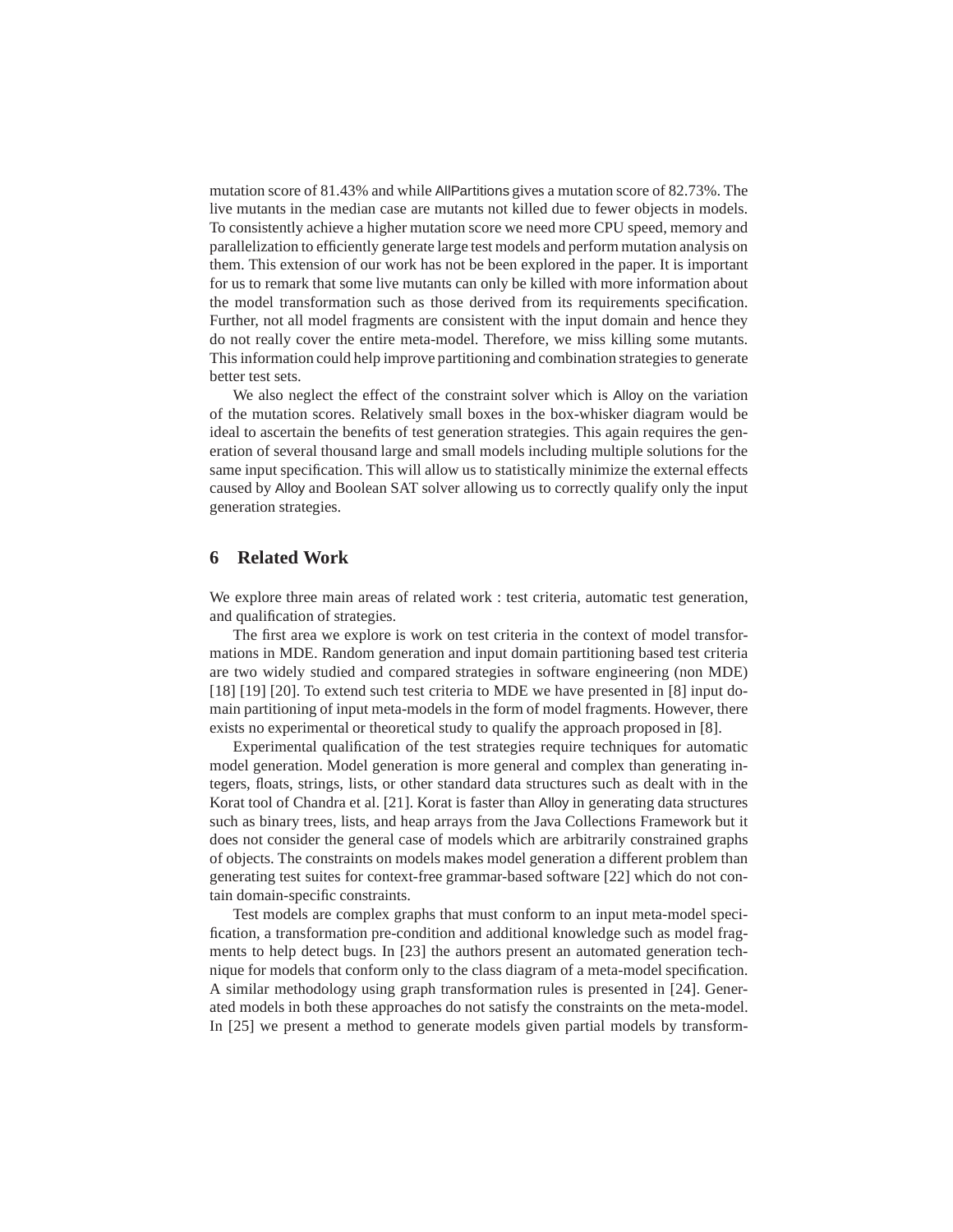ing the meta-model and partial model to a Constraint Logic Programming (CLP). We solve the resulting CLP to give model(s) that conform to the input domain. However, the approach does not add new objects to the model. We assume that the number and types of models in the partial model is sufficient for obtaining complete models. The constraints in this system are limited to first-order horn clause logic. In [4] we have introduce a tool Cartier based on the constraint solving system Alloy to resolve the issue of generating models such that constraints over both objects and properties are satisfied simultaneously. In this paper we use Cartier to systematically generate several hundred models driven by knowledge/constraints of model fragments [8]. Statistically relevant test model sets are generated from a factorial experimental design [16] [26].

The qualification of a set of test models can be based on several criteria such as code and rule coverage for white box testing, satisfaction of post-condition or mutation analysis for black/grey box testing. In this paper we are interested in obtaining the relative adequacy of a test set using mutation analysis [9]. In previous work [10] we extend mutation analysis to MDE by developing mutation operators for model transformation languages. We qualify our approach using a representative transformation UMLCD models to RDBMS models called class2rdbms implemented in the transformation language Kermeta [2]. This transformation [12] was proposed in the MTIP Workshop in MoDeLs 2005 as a comprehensive and representative case study to evaluate model transformation languages.

## **7 Conclusion**

Black-box testing exhibits the challenging problem of developing efficient model generation strategies. In this paper we present Cartier, a tool to generate hundreds of models conforming to the input domain and guided by different strategies. We use these test sets to compare four strategies for model generation. All test sets using these strategies detect faults given by their mutation scores. We generate test sets using only the input meta-model. The comparison partitioning strategies with unguided generation taught us that both strategies AllPartitions and AllRanges look very promising. Partitioning strategies give a maximum mutation score of 87% compared to a maximum mutation score of 72% in the case of random test sets. We conclude from our experiments that the AllPartitions strategy is a promising strategy to consistently generate a small test of test models with a good mutation score. However, to improve efficiency of test sets we might require effort from the test designer to obtain test model knowledge/test strategy that take the internal model transformation design requirements into account.

### **References**

- 1. Bardohl, R., Taentzer, G., M. Minas, A.S.: Handbook of Graph Grammars and Computing by Graph transformation, vII: Applications, Languages and Tools. World Scientific (1999)
- 2. Muller, P.A., Fleurey, F., Jezequel, J.M.: Weaving executability into object-oriented metalanguages. In: Inernational Conference on Model Driven Engineering Languages and Systems (MoDelS/UML), Montego Bay, Jamaica, Springer (2005) 264–278
- 3. Jouault, F., Kurtev, I.: On the Architectural Alignment of ATL and QVT. In: Proceedings of ACM Symposium on Applied Computing (SAC 06), Dijon, FRA (April 2006)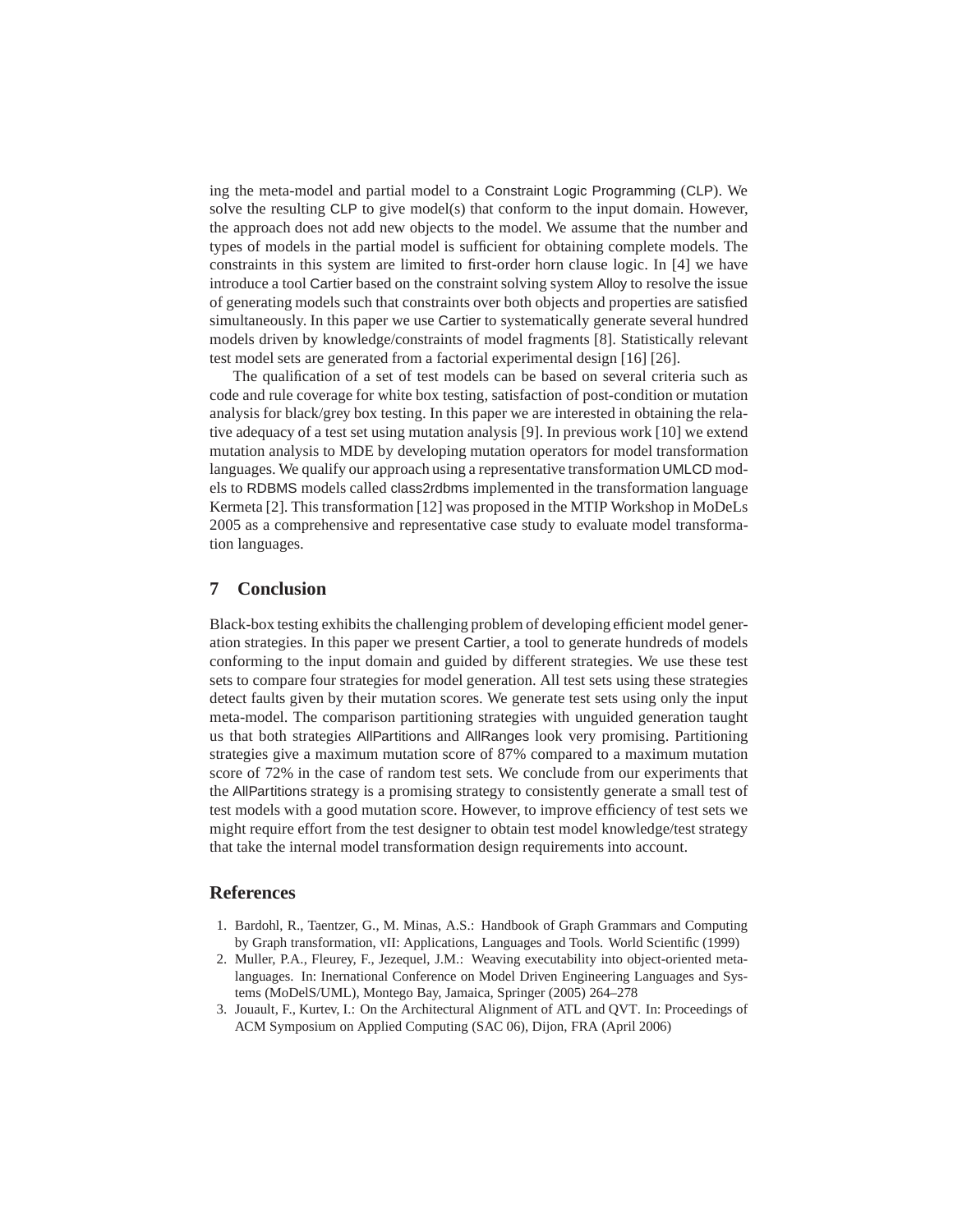- 4. Sen, S., Baudry, B., Mottu, J.M.: On combining multi-formalism knowledge to select test models for model transformation testing. In: IEEE International Conference on Software Testing, Lillehammer, Norway (April 2008)
- 5. Budinsky, F.: Eclipse Modeling Framework. The Eclipse Series. Addison-Wesley (2004)
- 6. OMG: The Object Constraint Language Specification 2.0, OMG: ad/03-01-07 (2007)
- 7. Mahajan, Y.S., Z. Fu, S.M.: Zchaff2004: An efficient sat solver. In: Lecture Notes in Computer Science SAT 2004 Special Volume LNCS 3542. (2004) 360–375
- 8. Fleurey, F., Baudry, B., Muller, P.A., Traon, Y.L.: Towards dependable model transformations: Qualifying input test data. Software and Systems Modelling (Accepted) (2007)
- 9. DeMillo, R., R.L., Sayward, F.: Hints on test data selection : Help for the practicing programmer. IEEE Computer **11**(4) (1978) 34 – 41
- 10. Mottu, J.M., Baudry, B., Traon, Y.L.: Mutation analysis testing for model transformations. In: Proceedings of ECMDA'06, Bilbao, Spain (July 2006)
- 11. Vaziri, M., Jackson, D.: Some shortcomings of ocl, the object constraint language of uml. In: TOOLS '00: Proceedings of the Technology of Object-Oriented Languages and Systems (TOOLS 34'00), Washington, DC, USA, IEEE Computer Society (2000) 555
- 12. Bezivin, J., Rumpe, B., Schurr, A., Tratt, L.: Model transformations in practice workshop, october 3rd 2005, part of models 2005. In: Proceedings of MoDELS. (2005)
- 13. Torlak, E., Jackson, D.: Kodkod: A relational model finder. In: Tools and Algorithms for Construction and Analysis of Systems, Braga,Portugal (March 2007)
- 14. Anastasakis, K., Bordbar, B., Georg, G., Ray, I.: Uml2alloy: A challenging model transformation. In: MoDELS. (2007) 436–450
- 15. Jackson, D.: http://alloy.mit.edu. (2008)
- 16. Pfleeger, S.L.: Experimental design and analysis in software engineering. Annals of Software Engineering (2005) 219–253
- 17. Mottu, J.M., Baudry, B., Traon, Y.L.: Model transformation testing: Oracle issue. In: In Proc. of MoDeVVa workshop colocated with ICST 2008, Lillehammer, Norway (April 2008)
- 18. Vagoun, T.: Input domain partitioning in software testing. In: HICSS '96: Proceedings of the 29th Hawaii International Conference on System Sciences (HICSS) Volume 2: Decision Support and Knowledge-Based Systems, Washington, DC, USA (1996)
- 19. Weyuker, E.J., Weiss, S.N., Hamlet, D.: Comparison of program testing strategies. In: TAV4: Proceedings of the symposium on Testing, analysis, and verification, New York, NY, USA, ACM (1991) 1–10
- 20. Gutjahr, W.J.: Partition testing versus random testing: the influence of uncertainty. IEEE TSE **25** (1999) 661–674
- 21. Boyapati, C., Khurshid, S., Marinov, D.: Korat: automated testing based on java predicates. In: Proceedings of the 2002 ACM SIGSOFT international symposium on Software testing and analysis. (2002)
- 22. M, H., Power, J.: An analysis of rule coverage as a criterion in generating minimal test suites for grammar-based software. In: Proc. of the 20th IEEE/ACM ASE, NY, USA (2005)
- 23. Brottier, E., Fleurey, F., Steel, J., Baudry, B., Traon., Y.L.: Metamodel-based test generation for model transformations: an algorithm and a tool. In: Proceedings of ISSRE'06, Raleigh, NC, USA (2006)
- 24. Ehrig, K., Kster, J., Taentzer, G., Winkelmann, J.: Generating instance models from meta models. In: FMOODS'06 (Formal Methods for Open Object-Based Distributed Systems), Bologna, Italy (June 2006) 156 – 170.
- 25. Sen, S., Baudry, B., Precup, D.: Partial model completion in model driven engineering using constraint logic programming. In: International Conference on the Applications of Declarative Programming. (2007)
- 26. Federer, W.T.: Experimental Design: Theory and Applications. Macmillan (1955)